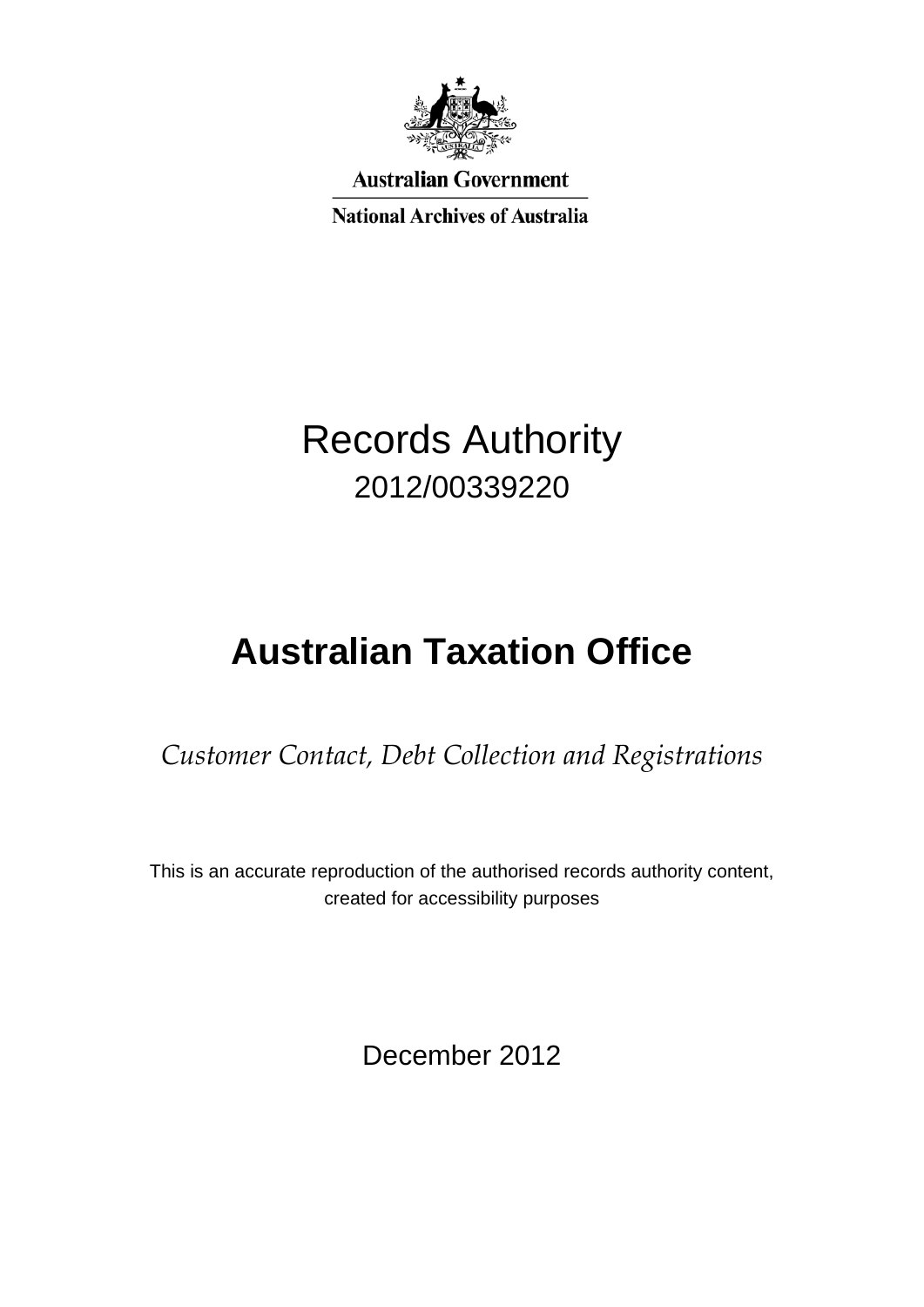### **CONTENTS**

| 3    |
|------|
|      |
|      |
| $-5$ |
|      |
| - 8  |
| 10   |

© Commonwealth of Australia 2012

This work is copyright. Apart from any use as permitted under the *Copyright Act 1968,* no part may be reproduced by any process without prior written permission from the National Archives of Australia. Requests and inquiries concerning reproduction and rights should be directed to the Publications Manager, National Archives of Australia, PO Box 7425, Canberra Mail Centre ACT 2610, Australia.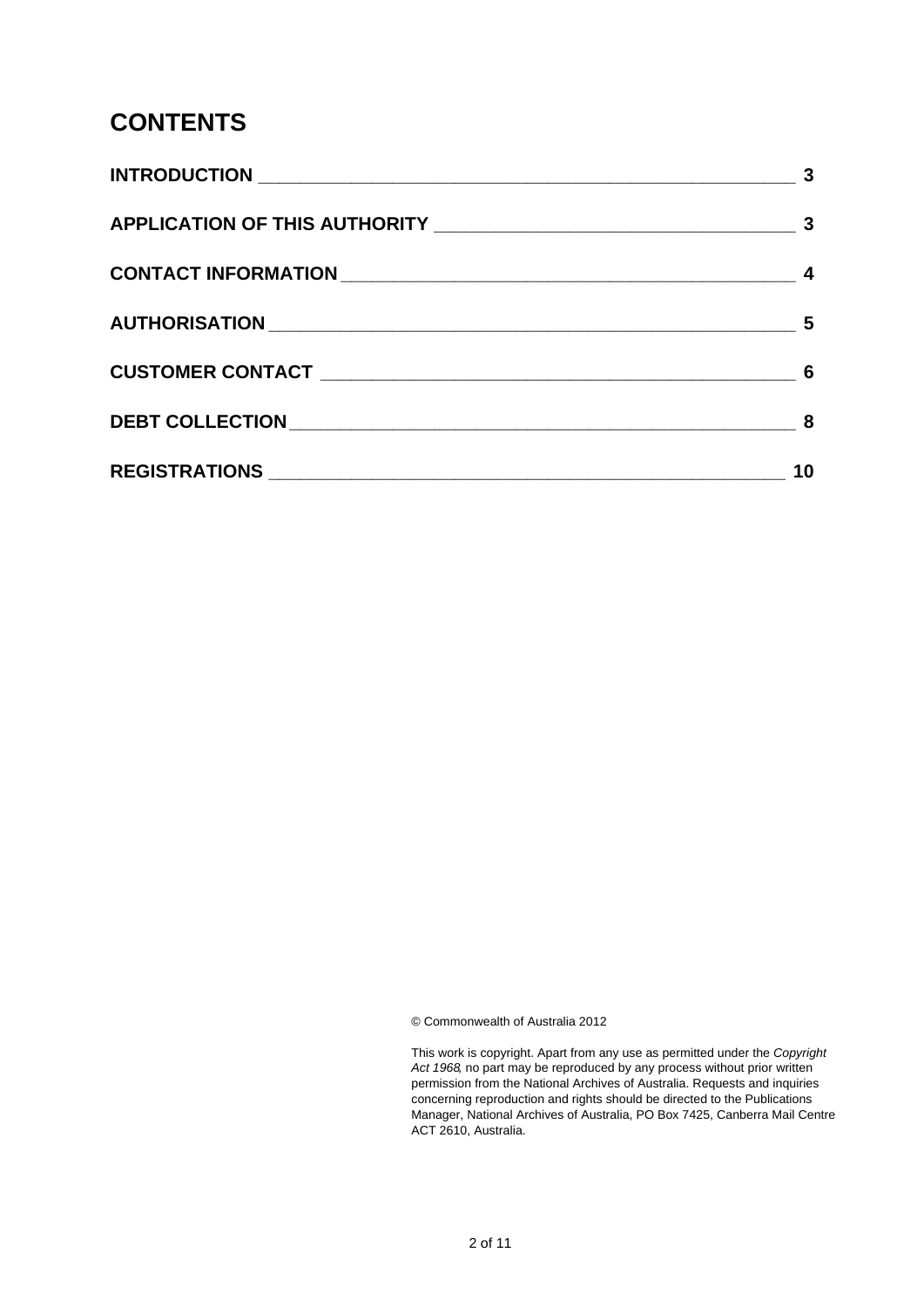### **INTRODUCTION**

The Australian Taxation Office (ATO) and the National Archives of Australia have developed this Records Authority to set out the requirements for keeping or destroying records for the core business areas of Customer Contact, Debt Collection and Registrations. It represents a significant commitment on behalf of the ATO to understand, create and manage the records of its activities.

This Authority is based on the identification and analysis of the business of the ATO. It takes into account the agency's legal and organisational records management requirements, and the interests of stakeholders, the agency and the National Archives of Australia.

The Authority sets out those records that need to be retained as national archives and specifies the minimum length of time that temporary records need to be kept. This Authority gives the ATO permission under the *Archives Act 1983*, for the destruction of the temporary records described after the minimum retention period has expired. Retention periods for these temporary records are based on: an assessment of business needs; broader organisational accountability requirements; and community expectations, and are approved by the National Archives of Australia on the basis of information provided by the agency.

As changes in circumstances may affect future records management requirements, the periodic review of this Authority is recommended. All amendments must be approved by the National Archives.

### **APPLICATION OF THIS AUTHORITY**

- 1. This Authority supersedes classes 1.2, 2.1.1, 2.1.2, 2.1.4 and 4.3 in Records Authority 1194 (1995). This Authority also partially supersedes class 1.3 in Records Authority 1194 (1995) by replacing coverage of records relating to general customer enquiries about liability determination. The superseded classes cannot be used after the date of issue of this Authority.
- 2. This Authority includes references to the following ATO core businesses that at the time of issue of this Authority were still in development and had not been issued: ACTIVE COMPLIANCE, and INTERPRETATIVE ASSISTANCE AND LAW ASSURANCE.
- 3. This Authority is to be used to determine how long records must be kept. Records are matched to the relevant core business and records class in the Authority.
	- Where the minimum retention period has expired and the records are not needed for agency business they should be destroyed as authorised in this Authority.
	- Records that have not reached the minimum retention period must be kept until they do.
	- Records that are identified as Retain as National Archives (RNA) are to be transferred to the National Archives of Australia for preservation.
- 4. This Authority should be used in conjunction with general records authorities such as:
	- the Administrative Functions Disposal Authority (AFDA) and/or AFDA Express issued by the National Archives to cover business processes and records common to Australian Government agencies;
	- General Records Authority (31) for source (including original) records that have been copied, converted or migrated.
- 5. The Normal Administrative Practice (NAP) provision of the *Archives Act 1983* gives agencies permission to destroy certain records without formal authorisation. This usually occurs where records are duplicated, facilitative or for short-term use only. NAP does not replace arrangements agreed to in this Authority but can be used as a tool to assist in identifying records for destruction together with an agency's Records Authority or Authorities, and with AFDA and AFDA Express. The National Archives recommends that agencies develop and implement a Normal Administrative Practice policy. Advice and guidance on destroying records as a normal administrative practice and on how to develop an agency NAP policy is available from the National Archives' website at **[naa.gov.au](http://www.naa.gov.au/)**.
- 6. Records that are reasonably likely to be needed as evidence in a current or future judicial proceeding or are subject to a request for access under the *Archives Act 1983*, the *Freedom of Information Act 1982* or any other relevant Act must not be destroyed until the action has been completed.
- 7. Records subject to a disposal freeze must not be destroyed until the freeze has been lifted. Further information about disposal freezes and whether they affect the application of this Authority is available from the National Archives' website at **[www.naa.gov.au](http://www.naa.gov.au/)**.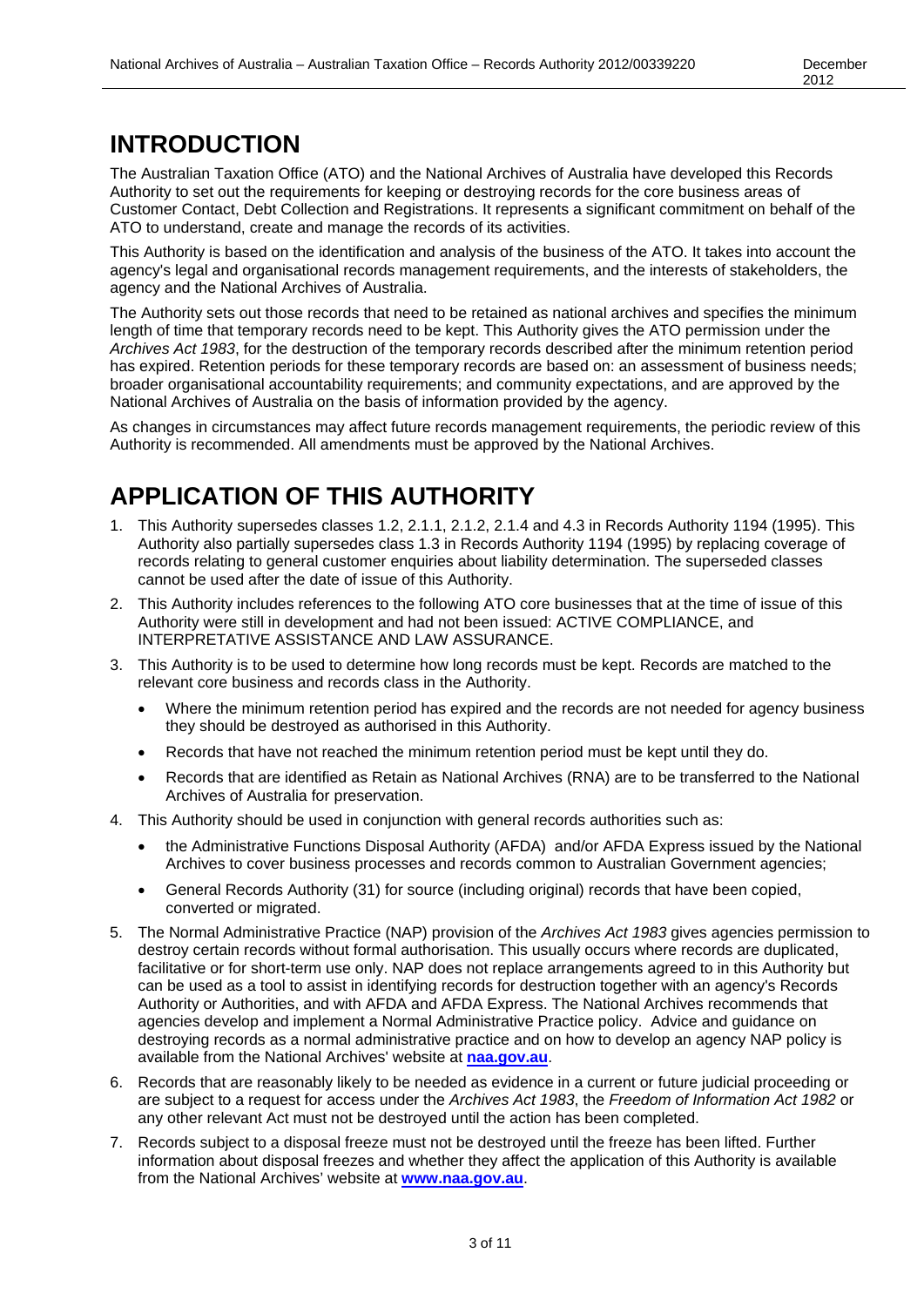- 8. Where the method of recording information changes (for example from a manual system to an electronic system, or when information is migrated from one system to a new system) this Authority can still be applied, providing the records document the same core business. The information must be accessible for the period of time prescribed in this Authority. The ATO will need to maintain continuing access to the information, including digital information, for the periods prescribed in this Records Authority or until the information is transferred into the custody of the National Archives.
- 9. In general, retention requirements indicate a minimum period for retention. The ATO may extend minimum retention periods if it considers that there is an administrative need to do so, without further reference to the National Archives. Where the ATO believes that its accountability will be substantially compromised because a retention period or periods are not adequate, it should contact the National Archives for review of the retention period.
- 10. Records coming within the 'Retain as national archives' class in this Authority have been determined to be part of the archival resources of the Commonwealth under Section 3C of the *Archives Act 1983*. The determination of Commonwealth records as archival resources of the Commonwealth obliges agencies to transfer the records to the National Archives when they cease to be current and, in any event, within 15 years of the records coming into existence, under Section 27 of the *Archives Act 1983*.
- 11. Records in the care of agencies should be appropriately stored, managed and preserved. Agencies need to meet this obligation to ensure that the records remain authentic and accessible over time. Under Section 31 of the *Archives Act 1983*, access arrangements are required for records that become available for public access including those records that remain in agency custody.
- 12. Appropriate arrangements should be made with the National Archives when records are to be transferred into custody. The National Archives accepts for transfer only those records designated as national archives.
- 13. Advice on how to use this Authority is available from the ATO records manager. If there are problems with the application of the Authority that cannot be resolved, please contact the National Archives.

### **CONTACT INFORMATION**

For assistance with this Authority or for advice on other records management matters, please contact National Archives' Agency Service Centre.

Queen Victoria Terrace **Tel: (02) 6212 3610** Parkes ACT 2600 **Fax: (02) 6212 3989** Canberra Mail Centre ACT 2610 Website: **[www.naa.gov.au](http://www.naa.gov.au/)**

PO Box 7425 Email: **[recordkeeping@naa.gov.au](mailto:recordkeeping@naa.gov.au)**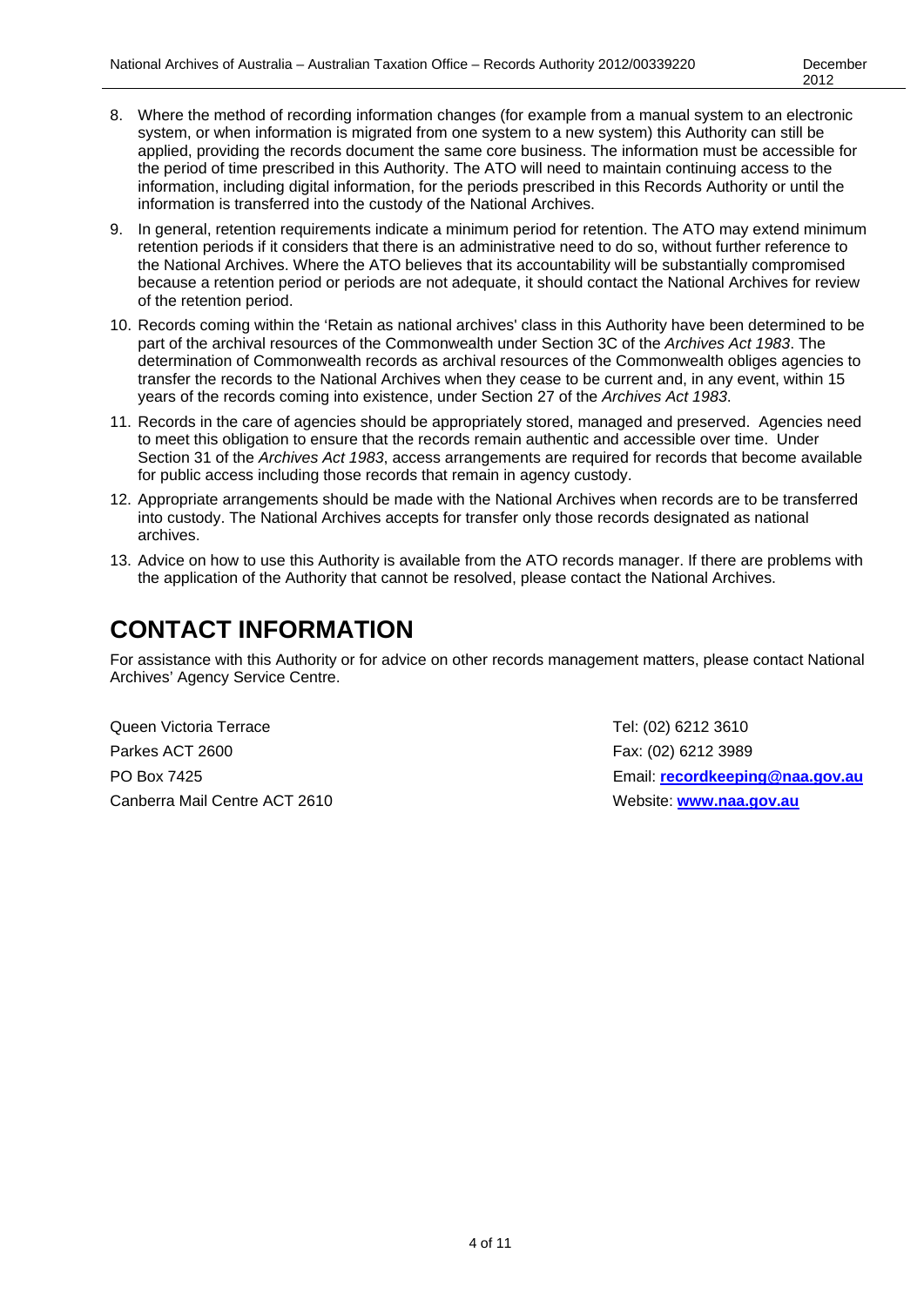### **AUTHORISATION**

#### **RECORDS AUTHORITY 2012/00339220**

**Person to whom notice of authorisation is given:** Michael D'Ascenzo Commissioner of Taxation

Australian Taxation Office PO Box 997 Civic Square ACT 2608

| <b>Purpose:</b>     | Authorises arrangements for the disposal of records in accordance with<br>Section 24(2)(b) of the Archives Act 1983.                                                                            |
|---------------------|-------------------------------------------------------------------------------------------------------------------------------------------------------------------------------------------------|
|                     | Determines records classed as 'Retain as national archives' in this<br>Records Authority to be part of the archival resources of the<br>Commonwealth under section 3C of the Archives Act 1983. |
|                     |                                                                                                                                                                                                 |
| <b>Application:</b> | All core business records relating to Customer Contact, Debt Collection<br>and Registrations.                                                                                                   |
|                     |                                                                                                                                                                                                 |

This authority gives permission for the destruction, retention or transfer to the National Archives of Australia of the records described. This authority will apply only with the consent of the agency currently responsible for the business documented in the records described.

| <b>Authorised by:</b>          |
|--------------------------------|
| David Fricker                  |
| Director-General               |
| National Archives of Australia |
|                                |

**Date of issue:** 20 December 2012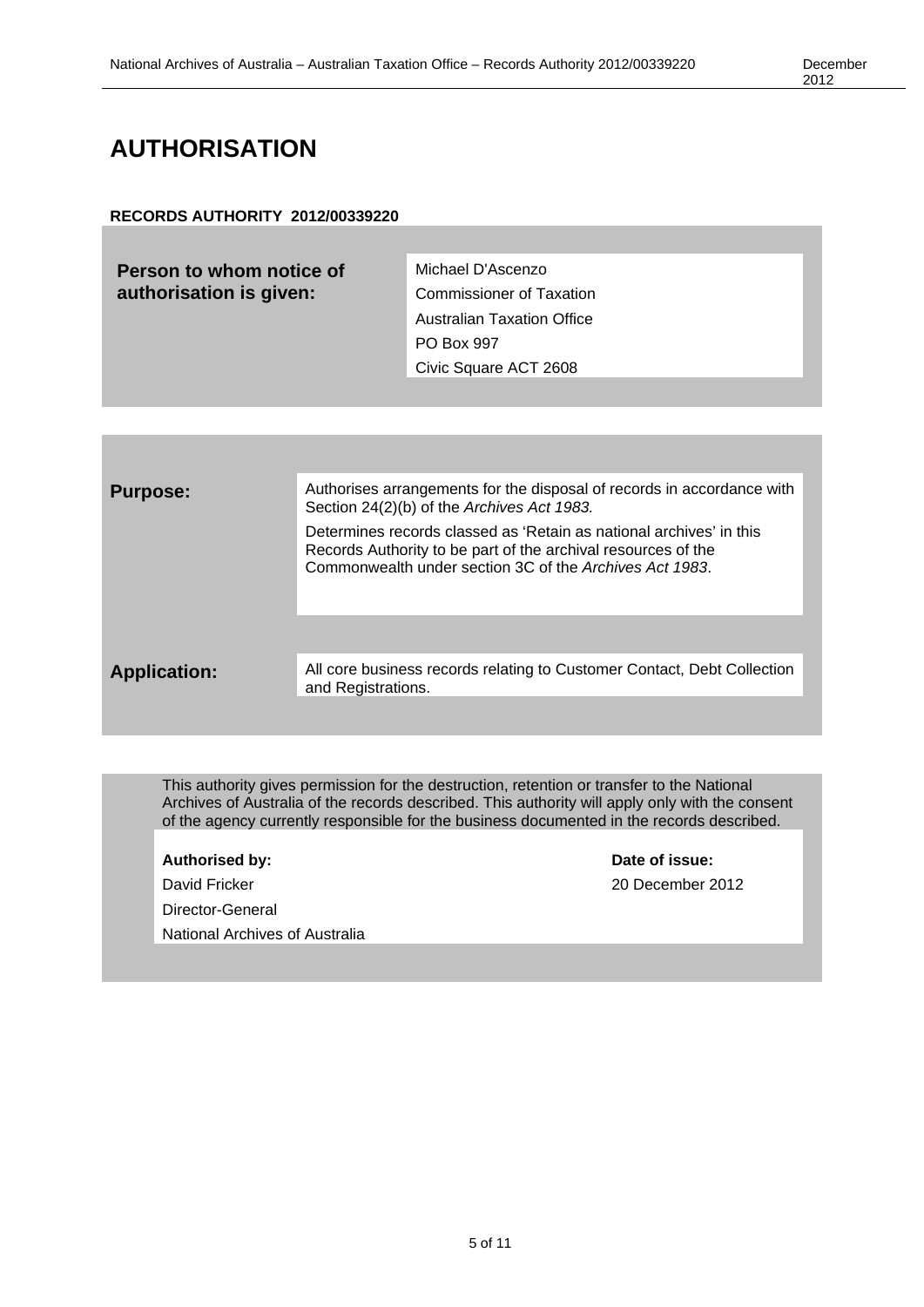### **CUSTOMER CONTACT**

The core business of managing and responding to all general enquiries and complaints to the Australian Taxation Office (ATO) initiated by customers and clients, including calls transferred from existing self-help facilities, front-line enquiry areas, escalated calls as well as inbound correspondence requests and enquiries delivered via a range of channels including mail, fax, web portal and email.

Includes enquiries, complaints and responses relating to:

- personal tax including general income tax, tax file numbers (TFNs), account balances, lodgments and notices of assessment;
- business tax including business income tax, fringe benefits tax (FBT), goods and services tax (GST), activity statements, excise, accounts and business registration;
- superannuation including super co-contributions, superannuation contributions surcharge (SCS), superannuation guarantee (SG), lost super on the lost members register (LMR) or super held by the ATO on behalf of individuals;
- Ombudsman and ATO Complaint Review matters;
- accessing ATO online services including access to portals, electronic commerce interface (ECI), digital certificates; and
- ordering ATO publications.

Also includes enquiries, complaints and responses relating to:

- registered tax practitioners and business activity statement (BAS) service providers including those regarding accounts, lodgment, registration, tax law and help on simple matters and client details; and
- non-profit organisations including those regarding income tax, Australian business number (ABN), goods and services tax (GST), fringe benefits tax (FBT).

The performance of the core business is supported by general administrative tasks such as:

- contributing to the development, implementation, monitoring and review of policies, processes, systems and procedures;
- planning and reporting;
- evaluating programs and service delivery;
- managing and participating in internal and external meetings and committees;
- liaising with internal and external stakeholders; and
- project and risk management.

*For records relating to specific advice and review decisions, use INTERPRETATIVE ASSISTANCE AND LAW ASSURANCE .*

*For enquiries and correspondence records relating to audits, reviews and other examinations, use ACTIVE COMPLIANCE.* 

*For debt management and debt litigation enquiries and correspondence records, use DEBT COLLECTION.*

*For appeals to the Administrative Appeals Tribunal or the courts, use AFDA/AFDA Express – LEGAL SERVICES.*

*For complaints relating to public access to records or documents, use AFDA/AFDA Express – INFORMATION MANAGEMENT.*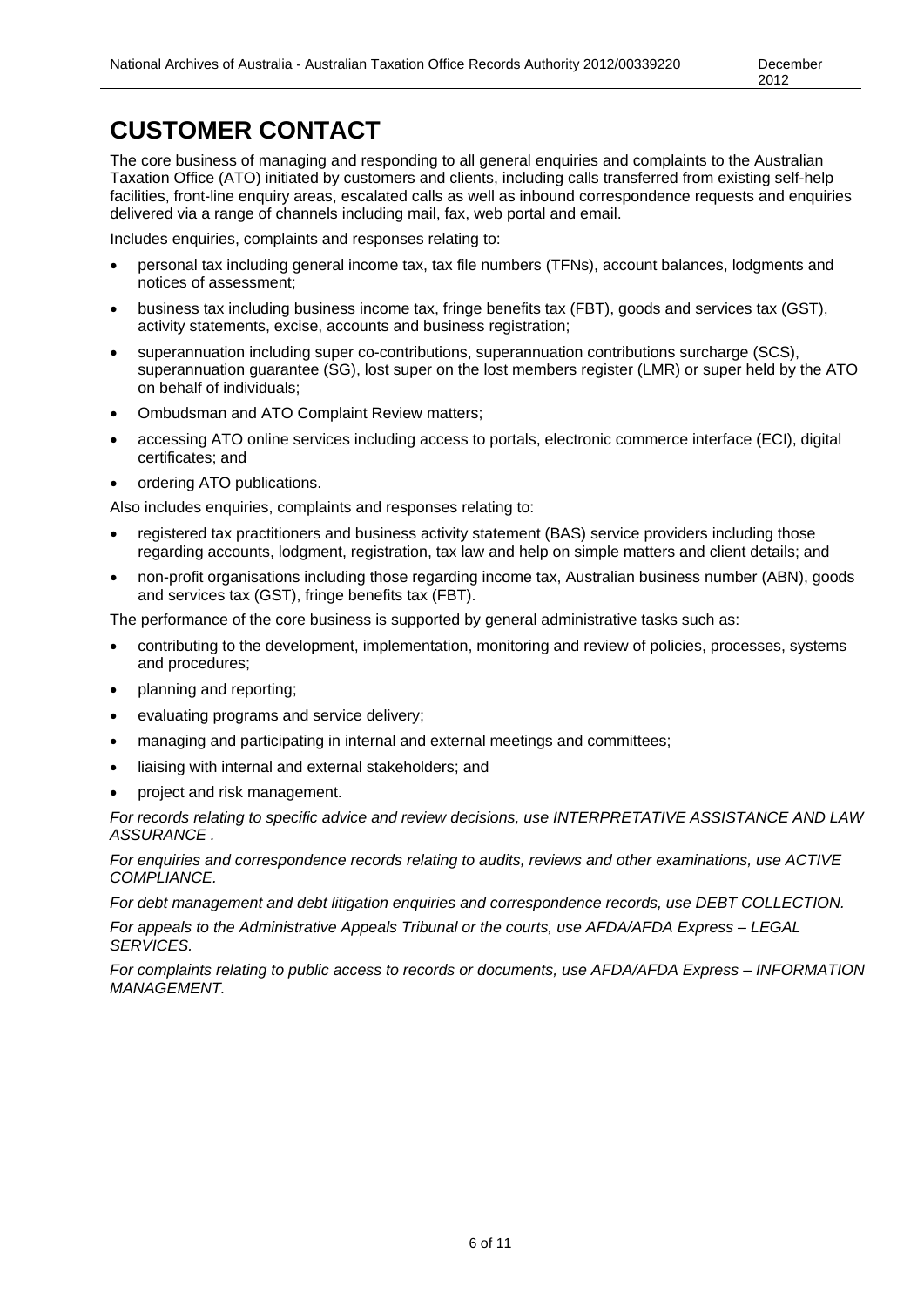### **CUSTOMER CONTACT**

| Class no | <b>Description of records</b>                                                                                                                                                                                                                                                                                                                                                                                                                                                                                                                   | <b>Disposal</b><br>action               |
|----------|-------------------------------------------------------------------------------------------------------------------------------------------------------------------------------------------------------------------------------------------------------------------------------------------------------------------------------------------------------------------------------------------------------------------------------------------------------------------------------------------------------------------------------------------------|-----------------------------------------|
| 61122    | Records dealing with complaints of a recurring or protracted nature. Includes<br>complaints to the Ombudsman and ATO Complaints reviews.                                                                                                                                                                                                                                                                                                                                                                                                        | Destroy 7<br>years after<br>last action |
| 61123    | Records of all general enquiries and complaints initiated by customers in<br>relation to their tax entitlements, roles and obligations or client accounts.<br>Includes ATO responses and their management.<br>[Excludes records covered under Class 61122.<br>For client requests for amendment, use PROCESSING AND ACCOUNTS<br>(CLIENTS).]                                                                                                                                                                                                     | Destroy 4<br>years after<br>last action |
| 61124    | Records documenting customer contact, other than those covered in classes<br>61122 - 61123 and 61125. Includes all other enquiries and responses such as<br>those that relate to obtaining general information about the organisation and<br>its services or products.                                                                                                                                                                                                                                                                          | Destroy 2<br>years after<br>last action |
| 61125    | Records documenting routine operational administrative tasks supporting the<br>core business:<br>contributing to the development, implementation, monitoring and review of<br>policies, processes, systems and procedures;<br>planning and reporting;<br>$\bullet$<br>evaluating programs and service delivery;<br>$\bullet$<br>managing and participating in internal and external meetings and<br>$\bullet$<br>committees;<br>liaising with internal and external stakeholders; and<br>$\bullet$<br>project and risk management.<br>$\bullet$ | Destroy 7<br>years after<br>last action |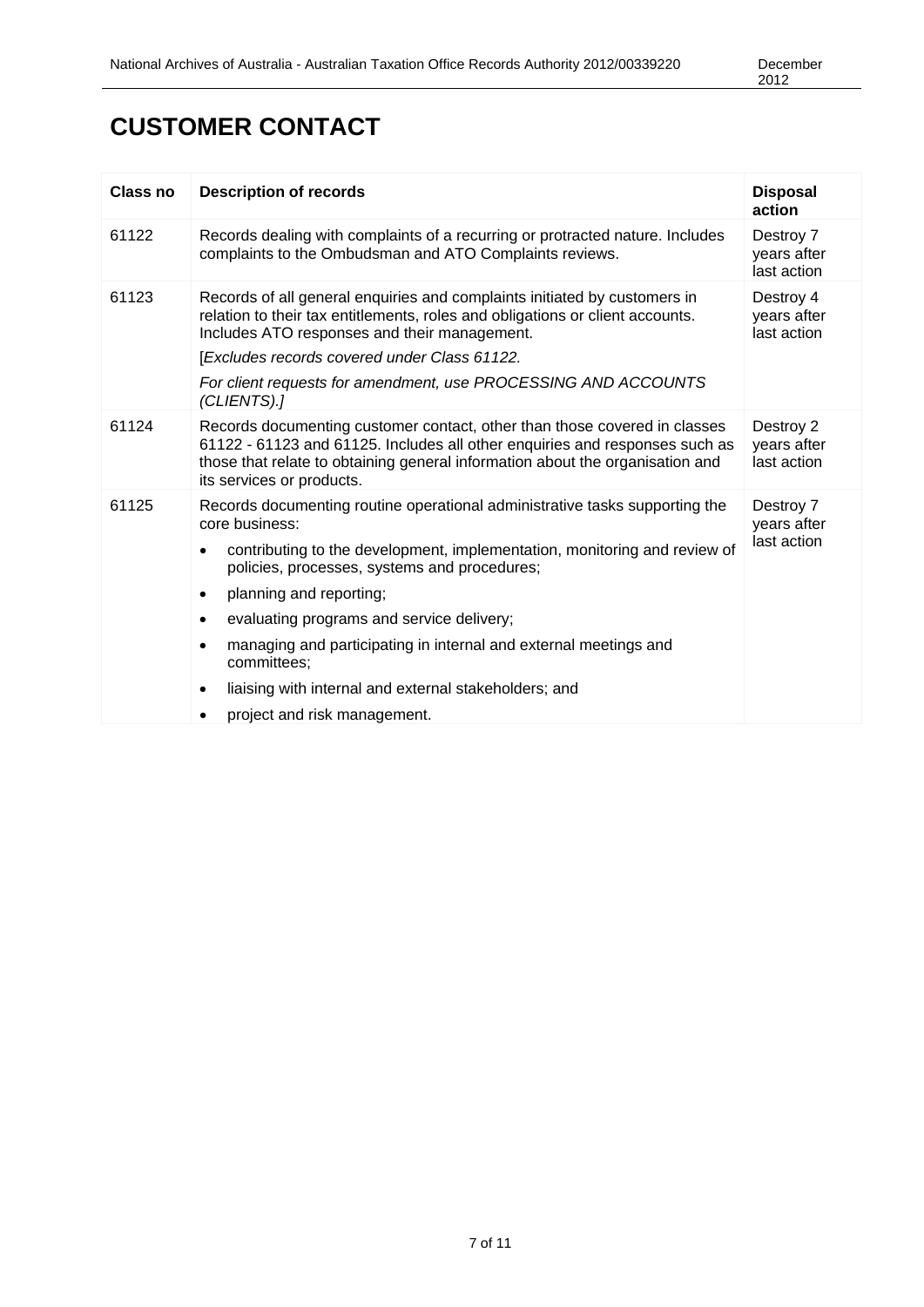### **DEBT COLLECTION**

The core business of debt collection, including targeted collection action appropriate to individual circumstances, from clients registered for income tax, goods and services tax and other indirect taxes, excise, superannuation and all other initiatives and schemes administered by the ATO.

Includes:

- creating and managing debt cases;
- client contact activities linked to specific debt cases;
- general correspondence related to taxpayer debt;
- interactions and transactions required to enforce obligations including litigation;
- initiation and maintenance of payment arrangements and deferrals; and
- supporting administration of debt case management.

The performance of the core business is supported by general administrative tasks such as:

- contributing to the development, implementation, monitoring and review of policies, processes, systems and procedures;
- planning and reporting;
- evaluating programs and service delivery;
- managing and participating in internal and external meetings and committees;
- liaising with internal and external stakeholders; and
- project and risk management.

*For general enquiries and correspondence in relation to client obligations, liabilities and entitlements, use CUSTOMER CONTACT.*

*For general account records and records of payments, claims and refunds, records documenting general lodgment deferrals and suspensions and client requests for amendment, use PROCESSING AND ACCOUNTS (CLIENTS).*

| Class no | <b>Description of records</b>                                                                                                                                                                                                                                                                                                                                                                                                                                                                                                                                     | <b>Disposal</b><br>action               |
|----------|-------------------------------------------------------------------------------------------------------------------------------------------------------------------------------------------------------------------------------------------------------------------------------------------------------------------------------------------------------------------------------------------------------------------------------------------------------------------------------------------------------------------------------------------------------------------|-----------------------------------------|
| 61126    | Records of debt case management.<br>Includes:<br>case-linked outbound and inbound correspondence;<br>records of telephone calls relating to debt case management activities;<br>٠<br>interactive voice response (IVR) payment arrangements;<br>case notes and other documentation accumulated in debt case<br>management systems and files;<br>records of activities related to enforcement of obligations including debt<br>$\bullet$<br>litigation and court documentation; and<br>records of cases referred to mercantile debt collection agents.<br>$\bullet$ | Destroy 7<br>years after<br>last action |
| 61127    | Records that document the management of client debt that is not linked to<br>specific debt case management.<br>Includes:<br>payment arrangements; and<br>$\bullet$<br>general interest charge (GIC) remissions.<br>[For general correspondence and enquiries in relation to client obligations,<br>liabilities and entitlements, use CUSTOMER CONTACT.]                                                                                                                                                                                                           | Destroy 5<br>years after<br>last action |
| 61128    | Records documenting debt collection, other than those covered in classes<br>61126 - 61127 and 61129. Includes tracing activities.                                                                                                                                                                                                                                                                                                                                                                                                                                 | Destroy 2<br>years after<br>last action |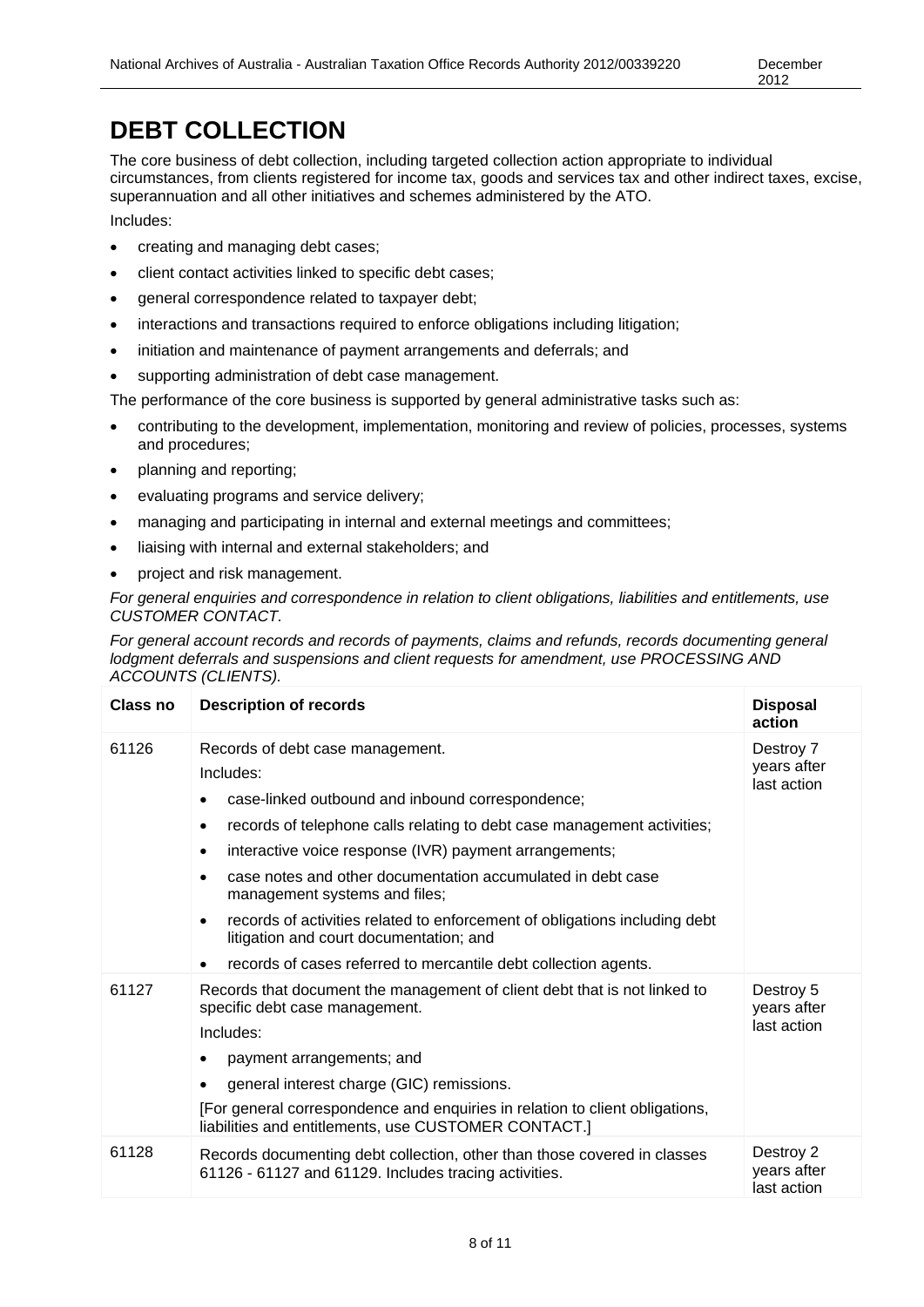### **DEBT COLLECTION**

| Class no | <b>Description of records</b>                                                                                                                                                                                                                                                                                                                                                                                                                                                                           | <b>Disposal</b><br>action               |
|----------|---------------------------------------------------------------------------------------------------------------------------------------------------------------------------------------------------------------------------------------------------------------------------------------------------------------------------------------------------------------------------------------------------------------------------------------------------------------------------------------------------------|-----------------------------------------|
| 61129    | Records documenting routine operational administrative tasks supporting the<br>core business:<br>contributing to the development, implementation, monitoring and review<br>٠<br>of policies, processes, systems and procedures;<br>planning and reporting;<br>٠<br>evaluating programs and service delivery;<br>٠<br>managing and participating in internal and external meetings and<br>٠<br>committees:<br>liaising with internal and external stakeholders; and<br>٠<br>project and risk management. | Destroy 7<br>years after<br>last action |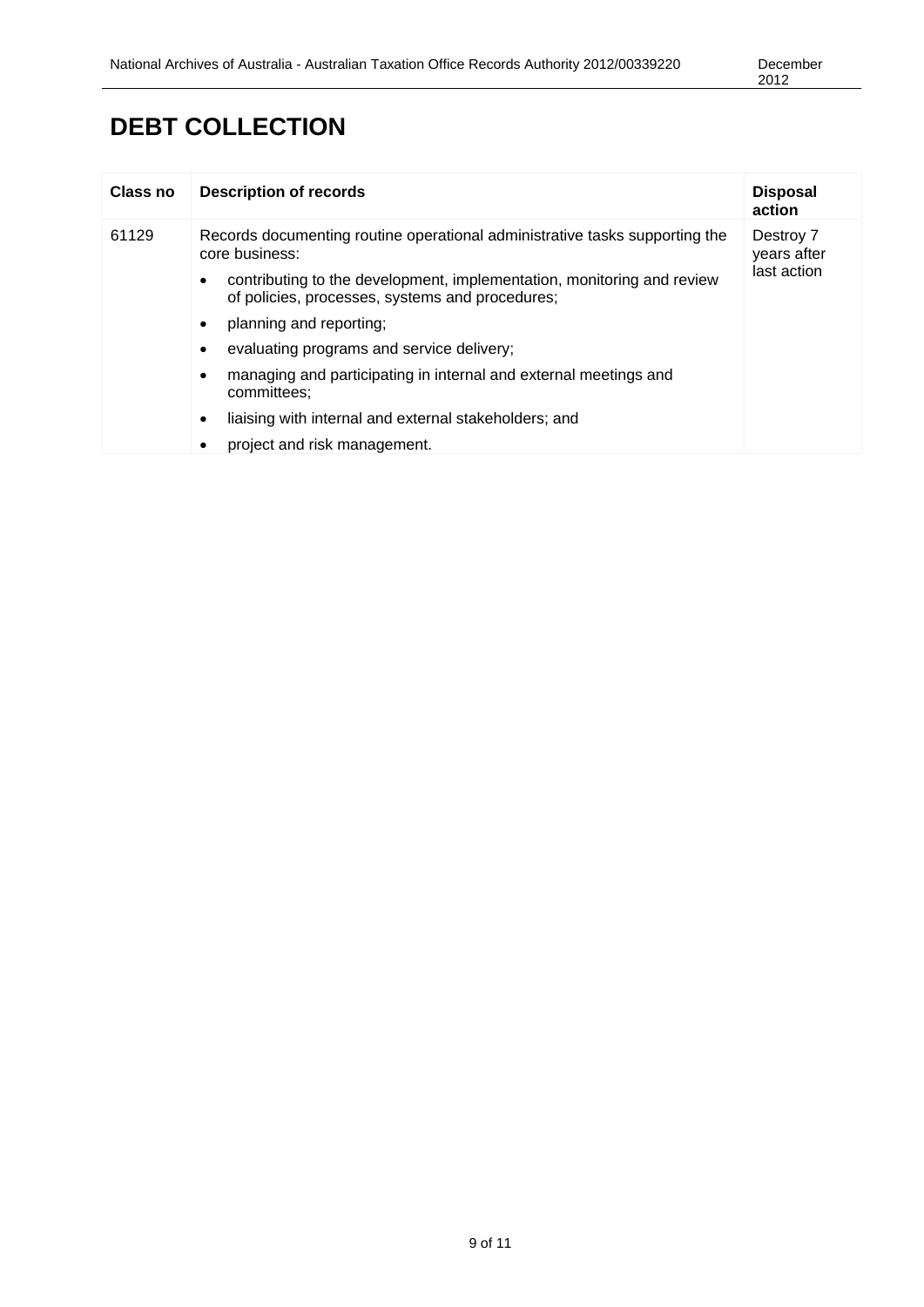### **REGISTRATIONS**

The core business of establishing, maintaining and updating registrations of clients for income tax, goods and services tax and other indirect taxes, excise licensing, superannuation and all other schemes and initiatives administered by the ATO. This includes registrations and updates to the Australian Business Register.

Includes:

- creating, updating and monitoring of registers;
- records used to register and identify clients such as those for tax file numbers (TFNs) and Australian business numbers (ABNs);
- creating and maintaining withholding roles such as pay as you go (PAYG);
- specific registrations such as for luxury car tax (LCT), fuel tax credits and wine equalisation tax (WET);
- receipt and acknowledgement of registration applications;
- maintaining client details and contact preferences;
- identifying and referring registration compromises; and
- issuing digital certificates and security credentials to authenticate and secure online transactions.

The performance of the core business is supported by general administrative tasks such as:

- contributing to the development, implementation, monitoring and review of policies, processes, systems and procedures;
- planning and reporting;
- evaluating programs and service delivery;
- managing and participating in internal and external meetings and committees;
- liaising with internal and external stakeholders; and
- project and risk management.

*For general enquiries about registrations use CUSTOMER CONTACT.* 

*For records relating to development, maintenance or decommissioning of business systems and data and metadata administration use AFDA/AFDA Express – TECHNOLOGY AND TELECOMMUNICATIONS and AFDA/AFDA Express – INFORMATION MANAGEMENT.*

| Class no | <b>Description of records</b>                                                                                                                                                                                                                                   | <b>Disposal</b><br>action                                            |
|----------|-----------------------------------------------------------------------------------------------------------------------------------------------------------------------------------------------------------------------------------------------------------------|----------------------------------------------------------------------|
| 61130    | Australian business number (ABN) registration records comprising the<br>Australian Business Register which identify clients and maintain the<br>uniqueness of client identity over time.                                                                        | Retain as<br>national<br>archives                                    |
| 61131    | All other client registration records which identify clients and maintain the<br>uniqueness of client identity over time.<br>Includes registers for tax file numbers (TFNs) and ATO reference numbers<br>(ARNs).                                                | Retain for<br>agency<br>business                                     |
| 61132    | Records of additional client information such as changes to client addresses,<br>roles and contact preferences that are linked to but do not form part of client<br>identity registers in classes 61130 and 61131.                                              | Destroy 10<br>years after<br>death of client<br>or entity<br>expires |
| 61133    | Digital certificates and security credentials issued to registered clients to<br>authenticate and secure online transactions.<br>Includes:<br>public key infrastructure (PKI) digital credentials; and<br>$\bullet$<br>AUSkey digital credentials.<br>$\bullet$ | Destroy 5<br>years after<br>credential<br>expires                    |
| 61134    | Requests for registration and changes to client registration details.<br>Includes applications for:                                                                                                                                                             | Destroy 5<br>years after<br>action                                   |